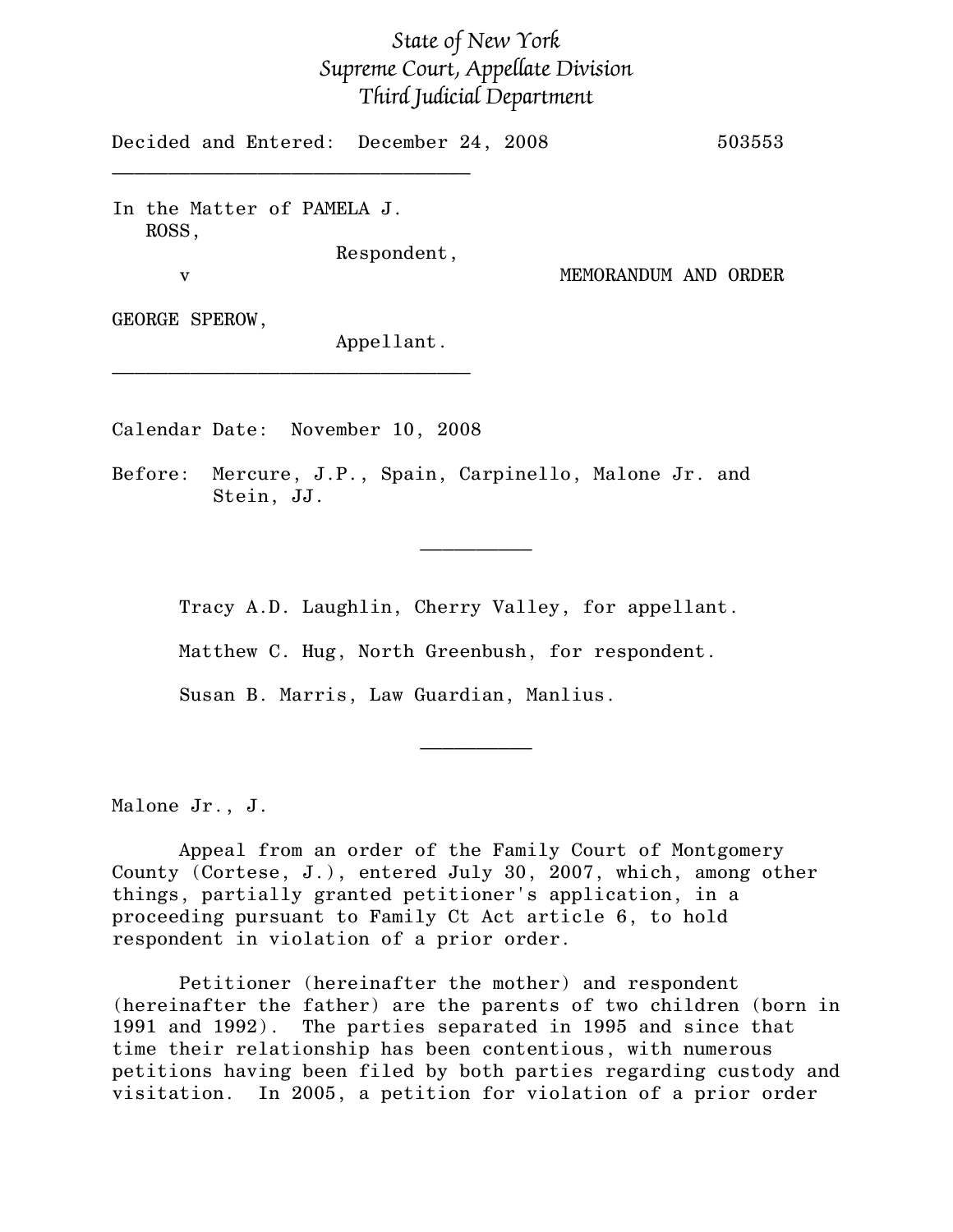## -2- 503553

of custody and visitation was filed by the mother and, in response, multiple cross petitions were filed by the father alleging violations by the mother and seeking modification of custody. As is relevant here, in an August 2006 order resolving the parties' petitions, Family Court sustained the mother's motion for counsel fees and ordered that the father pay \$5,000 of her counsel fees. The father subsequently filed for bankruptcy under chapter 7 of the Bankruptcy Code and, in Schedule F of his petition, he listed the award of counsel fees as an unsecured debt. The father was discharged by order of the Bankruptcy Court in January 2007 and, shortly thereafter, the mother commenced the present proceeding in Family Court for the violation of a court order based upon the father's failure to pay the counsel fees.

Contending that the debt had been discharged in bankruptcy, the father moved to dismiss the petition. Family Court, among other things, concluded that the counsel fees awarded in its prior order were a nondischargeable domestic support obligation, denied the father's motion and granted the mother's petition in part, finding the father to be in violation of a prior order. The father now appeals.

At the outset, we note that state and federal courts have concurrent jurisdiction over the issue of the dischargeablity of a particular debt following the discharge of the debtor in bankruptcy (see Chevron Oil Co. v Dobie, 40 NY2d 712, 715 [1976]; Barax v Barax, 246 AD2d 382, 384 [1998]; State of N.Y. Higher Educ. Servs. Corp. v Quell, 104 AD2d 11, 14 [1984], appeal dismissed 64 NY2d 1129 [1985]; see also Eden v Robert A. Chapski, Ltd., 405 F3d 582, 586 [7th Cir 2005]). Turning to the particular debt at issue, the father contends that the counsel fees, although awarded in the context of a Family Court proceeding regarding custody and visitation, were not "in the nature of support" for the parties' children. Under the Bankruptcy Code, "domestic support obligation[s]" are exempt from discharge in bankruptcy (11 USC § 523 [a] [5]). As is relevant here, a domestic support obligation is a debt "owed to or recoverable by . . . [a] child of the debtor or such child's parent . . . in the nature of . . . support . . . [of the] child of the debtor or such child's parent, without regard to whether such debt is expressly so designated[,] . . . established [by]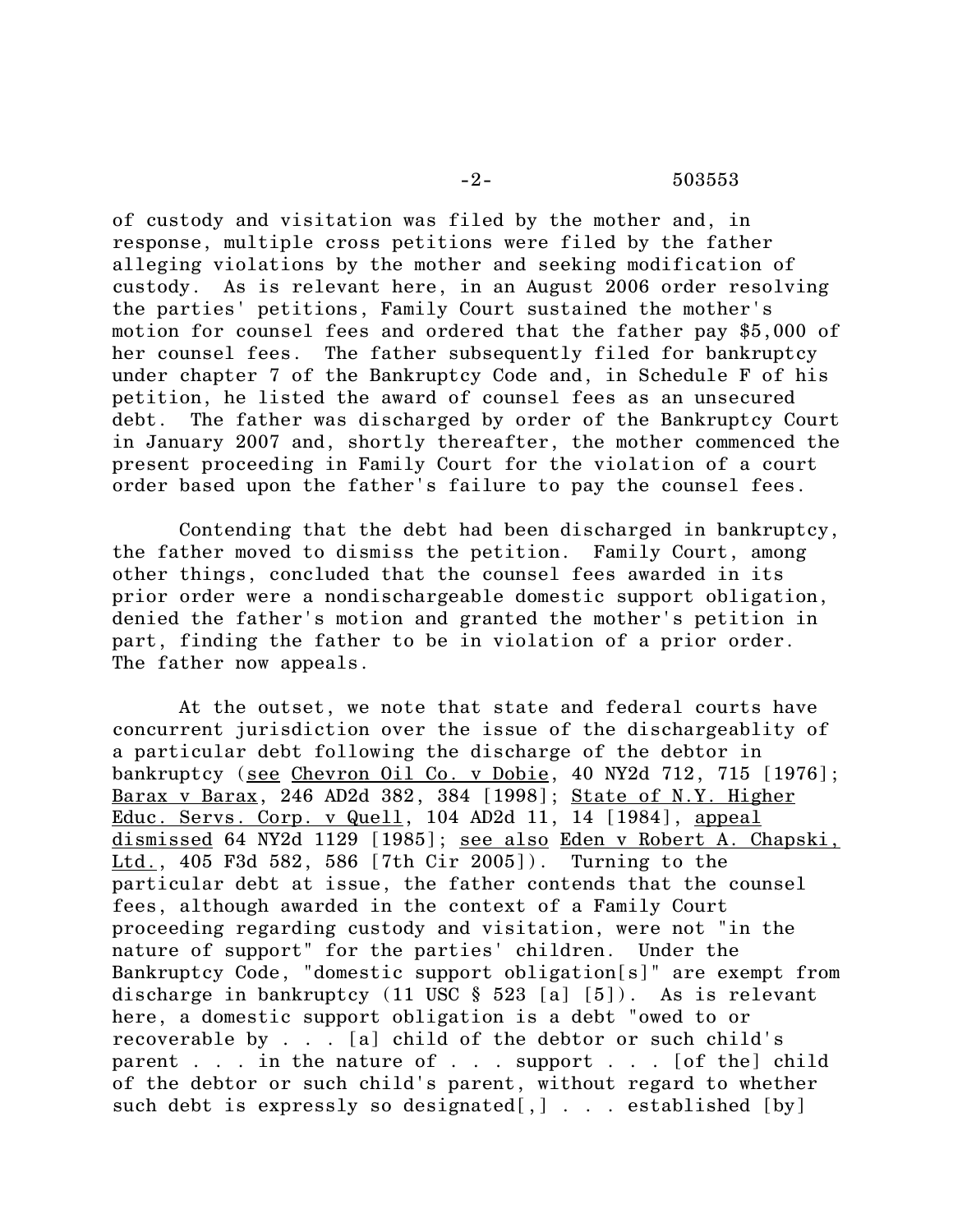. . . an order of a court of record"  $(11 \text{ USC } \S 101 [14A] [A] [i];$ [B], [C] [ii]). Inasmuch as the counsel fees concern the mother's legal fees incurred in a custody and visitation proceeding and that the fees are set forth in Family Court's August 2006 order, the issue before us is whether the award of counsel fees was in the nature of support of the mother or the parties' children.

To that end, when determining the effect of a debtor's discharge in bankruptcy on a particular debt, we begin with the "'well-established principle of bankruptcy law that dischargeability must be determined by the substance of the liability rather than its form'" (In re Maddigan, 312 F3d 589, 594 [2d Cir 2002], quoting In re Spong, 661 F2d 6, 9 [2d Cir 1981]; see In re Peters, 964 F2d 166, 167 [2d Cir 1992], affg 133 BR 291 [SD NY 1991]). Here, while the award of counsel fees was not explicitly characterized as a support obligation in Family Court's order, "family court judges cannot reasonably be expected to anticipate future bankruptcy among the parties to a custody [or visitation] proceeding" (In re Maddigan, 312 F3d at 595), and our inquiry into whether the debt at issue is in the nature of support is undertaken "without regard to whether such debt is expressly so designated" (11 USC § 101 [14A] [B]). Accordingly, we must look not only to Family Court's order, but also to the record of the proceedings in determining the actual nature of the obligation (see In re Cooper, 91 Fed Appx 713, 714 [2d Cir 2004]; see also In re Brody, 3 F3d 35, 38 [2d Cir 1993]; In re Herbert, 321 BR 628, 631 [ED NY 2005]; In re Wisniewski, 109 BR 926, 929 [ED Wis 1990]).

With this in mind, a review of the record reveals that the mother's initial petition commencing the proceeding clearly raised issues of financial need and hardship. Similarly, the mother's motion for counsel fees, which was sustained by Family Court in the August 2006 order, proposed consideration of her circumstances as one basis for an award of counsel fees. Also informing our conclusion is Family Court's acknowledgment in its order that Domestic Relations Law  $\S$  237 (b) – which provides for consideration of "the circumstances of the case and of the respective parties" when awarding counsel fees to a parent in custody or visitation matters – furnished a basis for its award